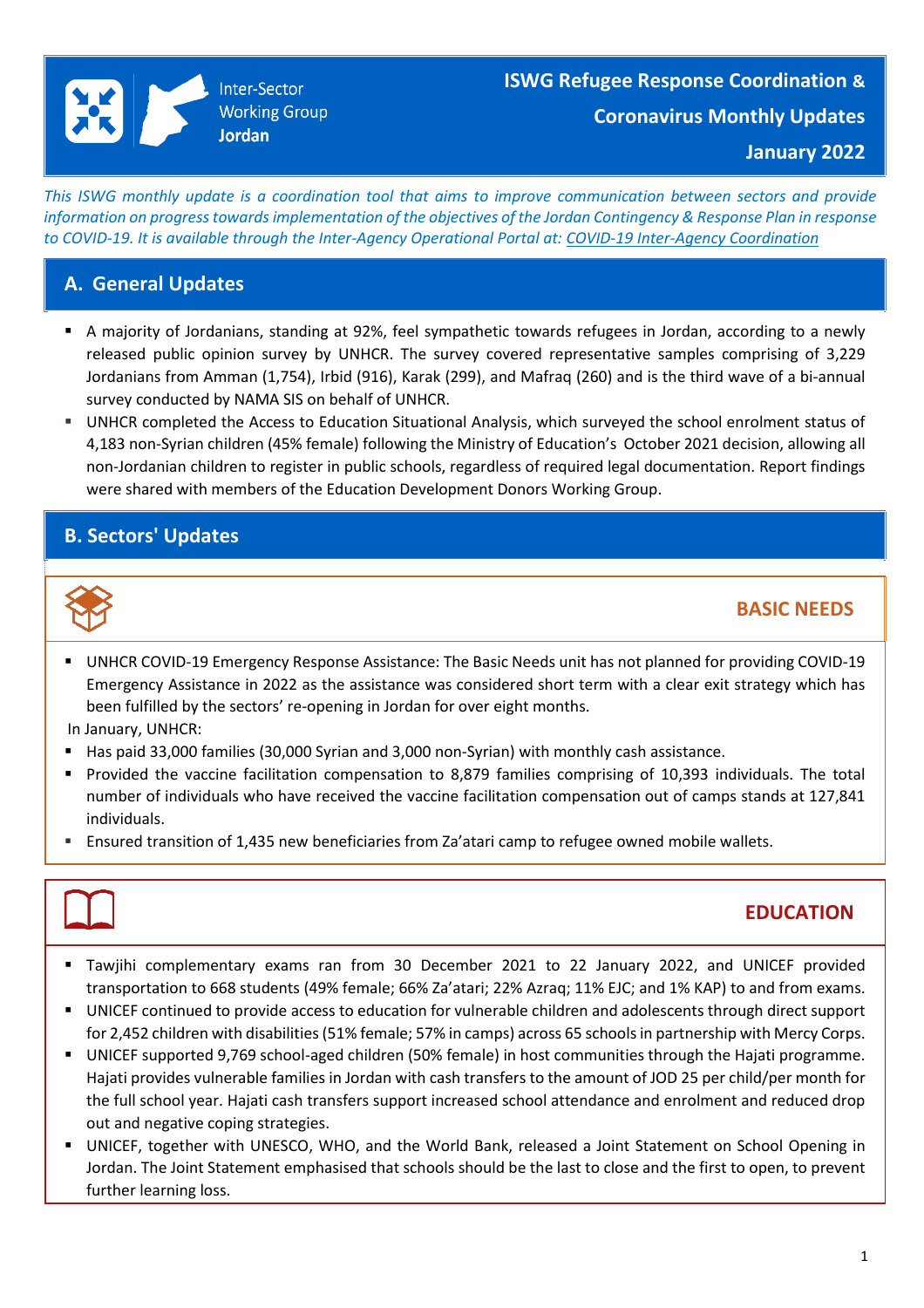- With UN Women support, Arab Women Organisation and Open University developed a "Life and Career Planning" online course for beneficiaries of the Second Chance Education programme. The online course is accessible on the digital learning platform, Kolibri, and is expected to reach at least 1,168 women.
- UNESCO, with support from the Government of the Republic of Korea and through its partnership with Luminus Technical University College, supports Syrian refugee and vulnerable Jordanian youth with scholarships to access BTEC-level II Technical and Vocational Education and Training (TVET) programmes in three training disciplines (Business, Information Technology, and Creative Media Production), as well as on-the-job-training opportunities. In January, 115 students (60% female, 50% Syrian) from the IT and Business disciplines continued to benefit from the programme and 51 students (45% female, 31% Syrian) from the Creative Media Production discipline completed the trimester.
- The Annual Report on Connected Learning Hubs, released in January 2022, revealed that in 2021 6,353 learners (56% female, 66% Syrian) benefited from resources available on Kolibri, the UNHCR-supported digital learning platform. Collaborations with the Ministry of Education (MoE) and Ministry of Social Development (MOSD) led to the integration of Kolibri in four MoE schools and three MoSD (Ministry of Social Development) juvenile centres, with 57 staff and teachers (47% female) trained in January.
- Norwegian Refugee Council (NRC) supported 601 Grade 5 and 6 students (43% female) from public schools at Za'atari and Azraq refugee camps with Learning Support Services. In addition, NRC trained 107 school personnel (33% female) from both camps on social cohesion.
- World Vision International (WVI) provided Early Childhood Education and Development (ECED) support to 319 children (47% female) in Azraq refugee camp.
- Care International (CI) provided Conditional Cash Assistance (CCA) to 1,452 children (52% female, 56% Syrian) who are out-of-school or at risk of dropping out. Through CCA, children are supported to re-enrol in formal or non-formal education and receive remedial support. Care International also conducted awareness raising sessions focused on Gender-Based Violence (GBV) with 32 care givers of CCA beneficiary children (56% female).
- Plan International conducted a placement test for 619 children (53% female) to support their enrolment in an informal education programme focused on Arabic and mathematics.



# **FOOD SECURITY**

- Under the General Food Assistance activity, WFP continued providing monthly food assistance through cashbased transfers to around 464,000 refugees residing in camps and communities.
- Heavy snowfalls in Jordan led to closure of cooperation partner helpdesks for two days (Jan 26<sup>th</sup> and 27<sup>th</sup>). WFP's hotline and hotlines of cooperation partners remained operational and were main point of contact with beneficiaries. During that period, supermarkets and bread selling points in the refugee camps continued to operate daily despite weather conditions.
- At Azraq and Za'atari refugee camps designated areas, WFP continues to provide in-kind food assistance to households under quarantine due to COVID-19.
- WFP Food Security Outcome Monitoring results in Q3 2021 showed deteriorating food security and increasing poverty for the refugees. However, the preliminary monitoring results from Q4 2022 showed slight improvements, though these are most likely attributed to winterization assistance. The same pattern was noted last winter with a small improvement around winterization which did not last.



## **HEALTH**

■ At Za'atari refugee camp, 'Plan B' has been formulated to respond to any sudden increase of COVID-19 infection due to OMICRON variant spread. This Plan was developed jointly by the MoH (Ministry of Health) camp focal point and the UNHCR Health Unit, and it provides an elaborate explanation of the response to a surge of COVID-19 cases beyond the transit area isolation capacity, as discussed by the Za'atari Rapid Response Team (RRT).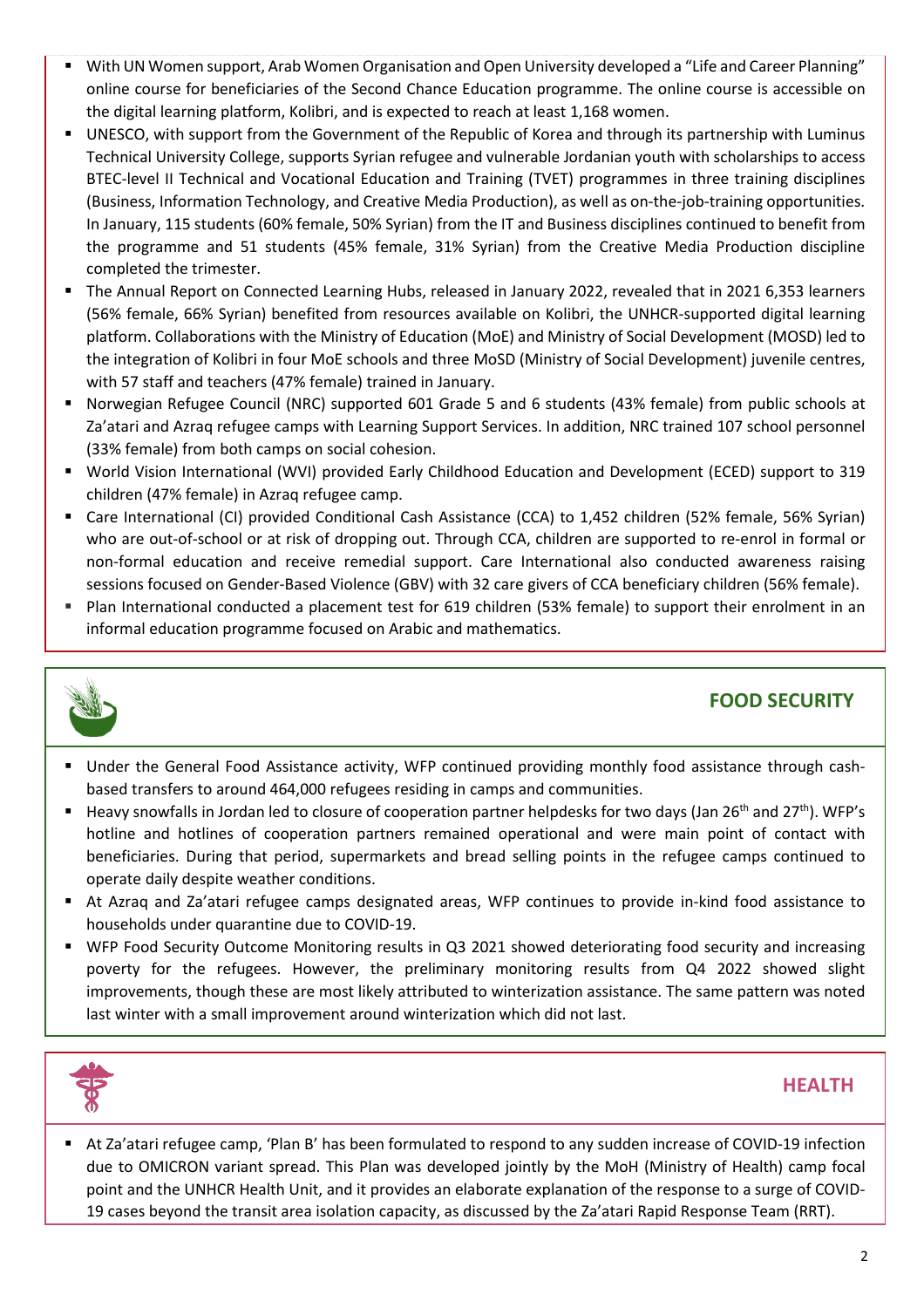- At Azraq refugee camp, MOH conducted a training on the Rapid Diagnostic Test (RDT) targeting IMC staff. MoH has provided a total of 500 RDT kits the camp.
- MoH with the support of Jordan Health Development Partners Forum (JHDPF) and UNHCR produced a policy manual on treating refugees at public facilities, which has become an outcome of joint efforts of Jordan Health Fund for Refugees (JHFR). The manual guides the health care providers in facilitating refugees' access to MoH facilities at the subsidized rate. In March 2022, as a component of the manual dissemination process, MoH will be organizing a set of workshops for health directorates across Jordan. The next pillar of the manual will be focused on community mobilization.



# **LIVELIHOODS**

- REACH is conducting a PRM (Population, Refugees & Migration) funded assessment exploring the impact of COVID-19 on microenterprises in Jordan. The project includes development of the research tools, field preparations and an analysis workshop. The data collection is scheduled to start in mid-February.
- UNDP shared an overview of the Italian Agency for International Development funded project focused on enhancing self-reliance and inclusion prospects for the displaced affected communities (vulnerable Iraqi and host communities in Amman).
- The members of the 'Graduation Approach Coordination and Advocacy Taskforce' shared key insights of their 'Graduation Approach' (GA) programmes, exchanged knowledge and experiences and agreed on the most viable approaches for GA budgeting and mentorship in Jordan context. The Task Force reviewed the "Guideline for Budget" prepared by the Poverty Alleviation Coalition, including the mentoring framework comprising the mentors' qualifications and job descriptions in Jordan.
- DRC Jordan conducted a labour market assessment in Azraq town to identify the local livelihood opportunities, challenges, and current trends. The analysis was based on a survey of local business owners, a survey of job seekers, and a series of key informant interviews with local stakeholders.
- The Livelihoods Sector has been working closely with a wide range of partners, including NGOs, public sector organizations, startups, and well-established industries. The size and organizational structure of such entities are equally diverse, and in 2022, the Sector is aiming to expand their impact achievements across the Sector's overall objective. The Livelihoods Sector is intending to organize thematic discussions with partners while maintaining the diversity of stakeholder types. Priority will be given to maintaining short- and long-term livelihood interventions, advocacy for the improved access to fundamental rights with regard to work and employment, strengthening ties with other sectors, and building resilience for vulnerable communities.



# **PROTECTION**

## **PWG**

- The Protection Sector has been working with other humanitarian response sectors to mainstream protection into the Refugee Response, including strengthening area-based protection coordination and referral mechanisms.
- In 2022, the Protection Sector prioritized interventions that swiftly and substantially increase the level of support available to the Government of Jordan and communities hosting refugees, thereby mitigating the socio-economic pressures generated by the refugee influx. The Protection Working Group (PWG) Task Force established in 2020 will facilitate the improved coordination between the MoSD and the PWG around protection risks and related interventions and provide technical and policy support aiming at strengthening Jordan's social protection system.
- The PWG mid-term objectives revolve around more advocacy with the GoJ to ensure the persons' of concern legal and physical safety. Areas in need of advocacy include acceptance of expired identity documents to access services, favorable consideration in the treatment of non-Syrian refugees with health services, and financial assistance and support in the access of persons of concern to the work market.
- In 2022, the main interventions of the PWG would be: (i) ensuring access to fundamental rights, including the right to seek asylum and timely access to registration and documentation as a prerequisite for proper protection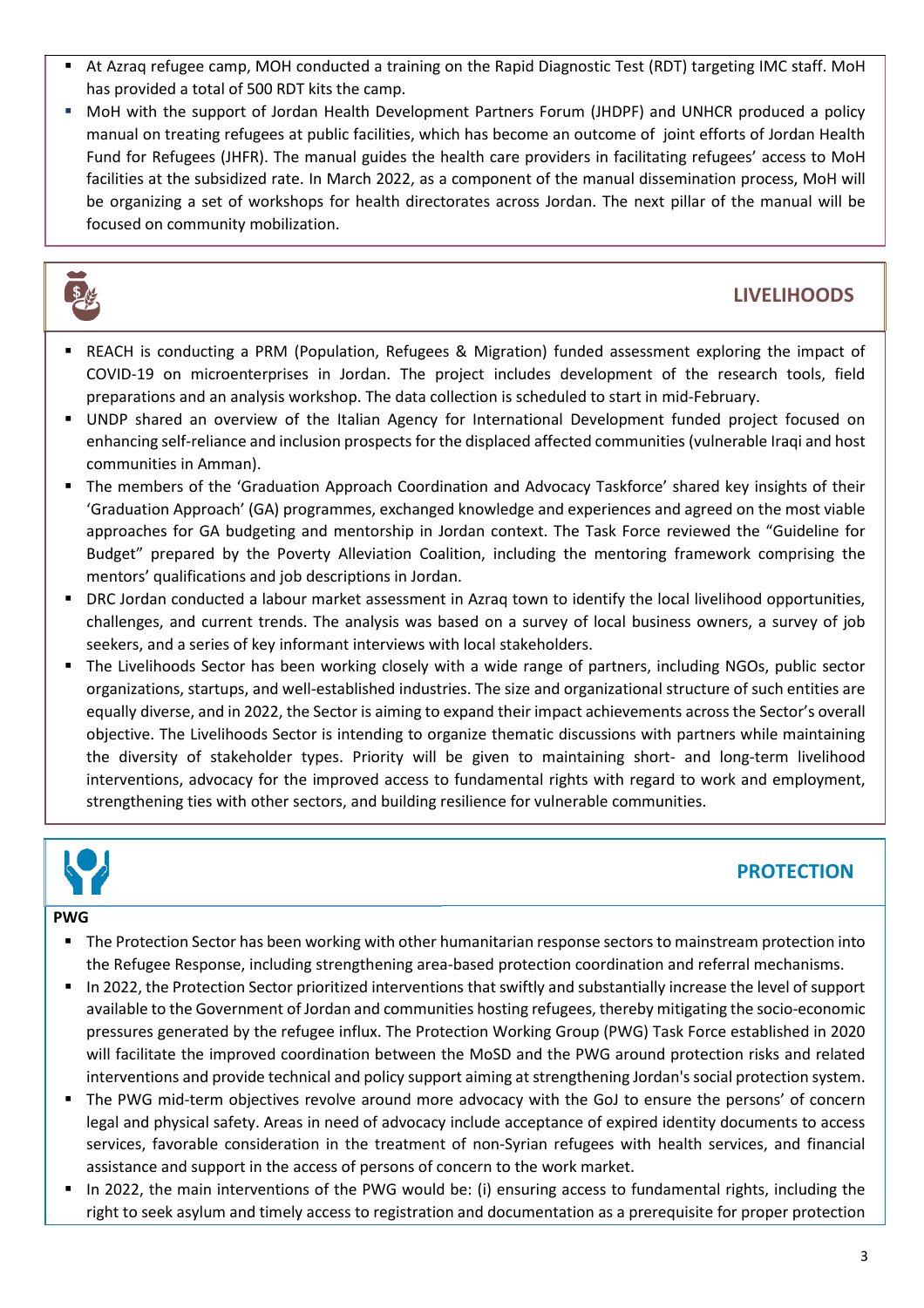delivery; (ii) expanding community outreach and development of community-based protection mechanisms, with a focus on community empowerment and self-reliance, and ensuring that women, girls, boys and men are engaged in the planning, implementation and evaluation of services; (iii) mitigating and reducing the risks and consequences of GBV, while improving the quality of multi-sectoral response services, as well as expanding access and reach of services; (iv) ensuring that emergency child protection interventions are strengthened and harmonized; and (v) exploring third country resettlement/durable solution options as a protection response to cases with special needs.

#### **GBV SWG**

- The GBV WG met regularly in January and finalized the GBV M&E toolkit. The Toolkit´s overarching goal is to ensure that M&E processes are conceptualized, executed and utilized in a safe and ethical manner and serve to inform the design and implementation of quality, effective and impactful GBV programs in target communities.
- UNFPA and UNHCR launched the roll out of the GBV IMS plus with an online training for over 40 case managers from 7 organizations with the objective of transitioning to Primero/GBV IMS plus an online data collection and case management system. The online system will make easier in time of pandemic and remote assistance safe and ethical data collection on GBV cases.
- Five new Oasis centers have been established by UNWomen and opened in host communities on 1/1/2022, to ensure cash-for-work and secure livelihoods for vulnerable Jordanian women and Syrian women refugees in noncamp settings . The newly established centers will cover South, center, and North of Jordan as follows; Alshalala in Aqaba, Madaba South in Madaba, Magareeb Alsalt in As Slat, Samma and Turrah in Irbid;

#### **CP SWG**

- The CP-SWG started the year with our first in person event (The January meeting); with 42 individuals representing 35 different UN agencies, INGOs, NGOs, committees and government.
- The CP-SWG will alternate between Arabic and English every month, to allow for more engagement with national counterparts and stakeholders. The structure of the meeting now includes a dedicated section any member who wishes to present their work to the working group.
- The CP-SWG engaged in the Gap Analysis exercise; where 6 facilitators from various local and international partners led the group in a series of discussions and reflections on the most pressing topics and areas directly engages with or cross references child protection. It is expected that the results from this gap analysis will be released by the end of February.
- The CP-SWG referral pathways and 4Ws update was discussed.
- The CP-SWG work plan for 2022 will be the topic of the next meeting in February.

#### **Child Protection Information System - Task Force (CPIMS-TF)**

- CPIMS-Co Charis are conducting meetings to initiate the vetting process for International agencies and local CBO's who are conducting Child Protection Case Management and shred their interest to join the Task Force.
- CPIMS-Co chairs started collecting the 2021 data and to be shared with the members for analysis to initiate the process of drafting the CPIMS 2021 Annual report.
- CPIMS-Co chairs shared the 4Ws with the Task force to update their information.



## **SHELTER**

- Due to the significant increase of positive COVID-19 cases in Jordan, the response teams are expanding and regularly maintaining all COVID-19 treatment centres in Za'atari and Azraq refugee camps, managed by UNHCR.
- At Azraq refugee camp, UNHCR through NRC have completed the maintenance of COVID-19 quarantine/public area.
- At Za'atari refugee camp, Oxfam started a pilot project for collecting animal waste at the camp by identifying 132 owners and distributing to them plastic bags and plastic containers. UNHCR through a private commercial contractor is installing 18 refugee housing units as part of Polish Government donation for the COVID-19 Treatment and Vaccination centres including the patient waiting rooms. The works are expected to be handed over to the Ministry of Health by the end of February 2022. In January, total amount of 845.570 tons of solid waste was collected at Za'atari camp and sent to the landfill.